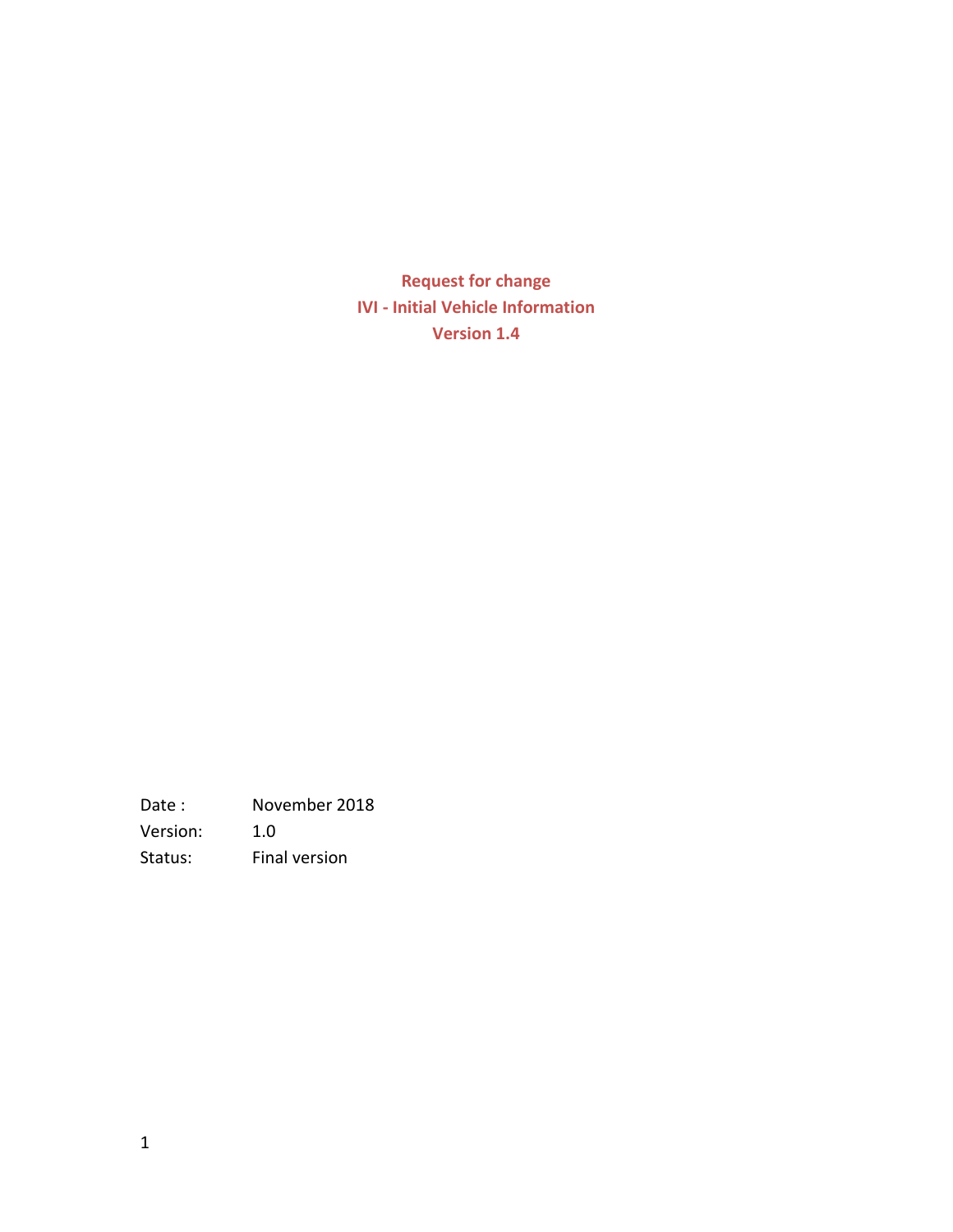### **Content**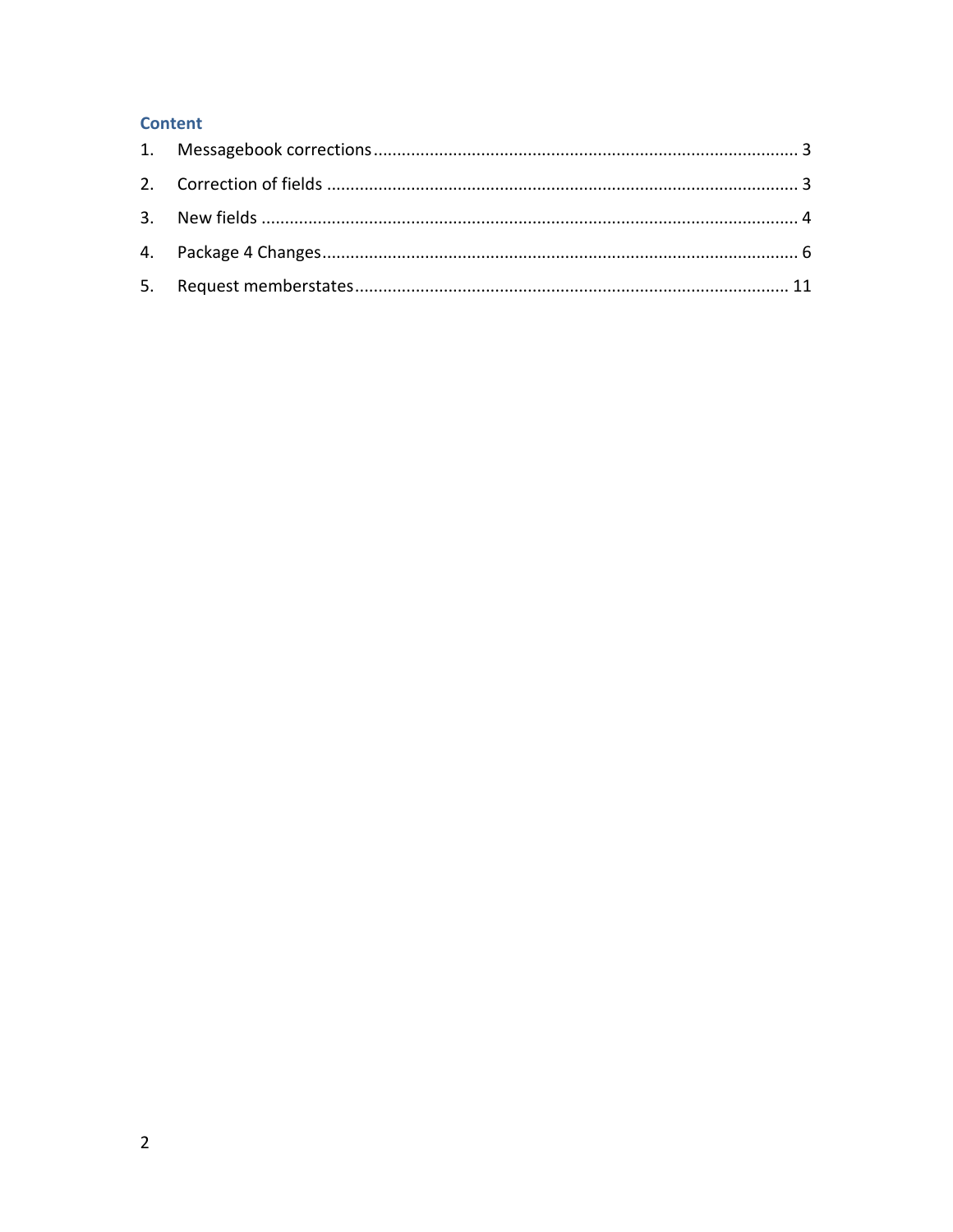### <span id="page-2-0"></span>**1. Messagebook corrections**

| <b>Request</b> |                                                                 |
|----------------|-----------------------------------------------------------------|
| Field          | HybridVehIndicator                                              |
| Usage 1.3      | This field is mandatory for complete vehicles of the categories |
|                | M and N. This field replaces HybridIndicator.                   |
| Usage 1.4      | This field is mandatory for complete vehicles of the categories |
|                | M3, N3. This field replaces HybridIndicator.                    |

# <span id="page-2-1"></span>**2. Correction of fields**

| <b>Request</b>     | Add new field                                                   |
|--------------------|-----------------------------------------------------------------|
| <b>Field</b>       | CoCDataGroup                                                    |
|                    | TotalCO2WLTPEmisSavDueEcoInnov                                  |
| <b>Replace by</b>  | FuelGroup                                                       |
|                    | TotalCO2WLTPEmSavDueEcoInnFuel                                  |
| Reason             | The field has to be defined on Fuel level.                      |
| <b>Description</b> | TotalCO2WLTPEmisSavDueEcoInnov                                  |
|                    | This field has been moved to Fuel level. Please do not use this |
|                    | field anymore as of this version.                               |
|                    |                                                                 |
|                    | TotalCO2WLTPEmSavDueEcoInnFuel                                  |
|                    | This field has to be used instead of                            |
|                    | TotalCO2WLTPEmisSavDueEcoInnov.                                 |

| <b>Field</b>        | <b>GearRatio</b>                               |
|---------------------|------------------------------------------------|
| <b>XSD Grouping</b> | Body, CocDataGroup, GearGroup, GearRatioTable, |
|                     | GearRatioGroup                                 |
| Format              | NUM 7,5 Has to be changed to NUM 10,6          |
| <b>XML Format</b>   | decimal                                        |
| Description         | Gear ratios                                    |
|                     |                                                |
|                     | 2007/46/EC: 29.                                |
|                     | 2002/24/EC: 29.                                |
|                     | 901/2014: 3.5.4.                               |
|                     | 2015/504: 11.5.                                |
|                     |                                                |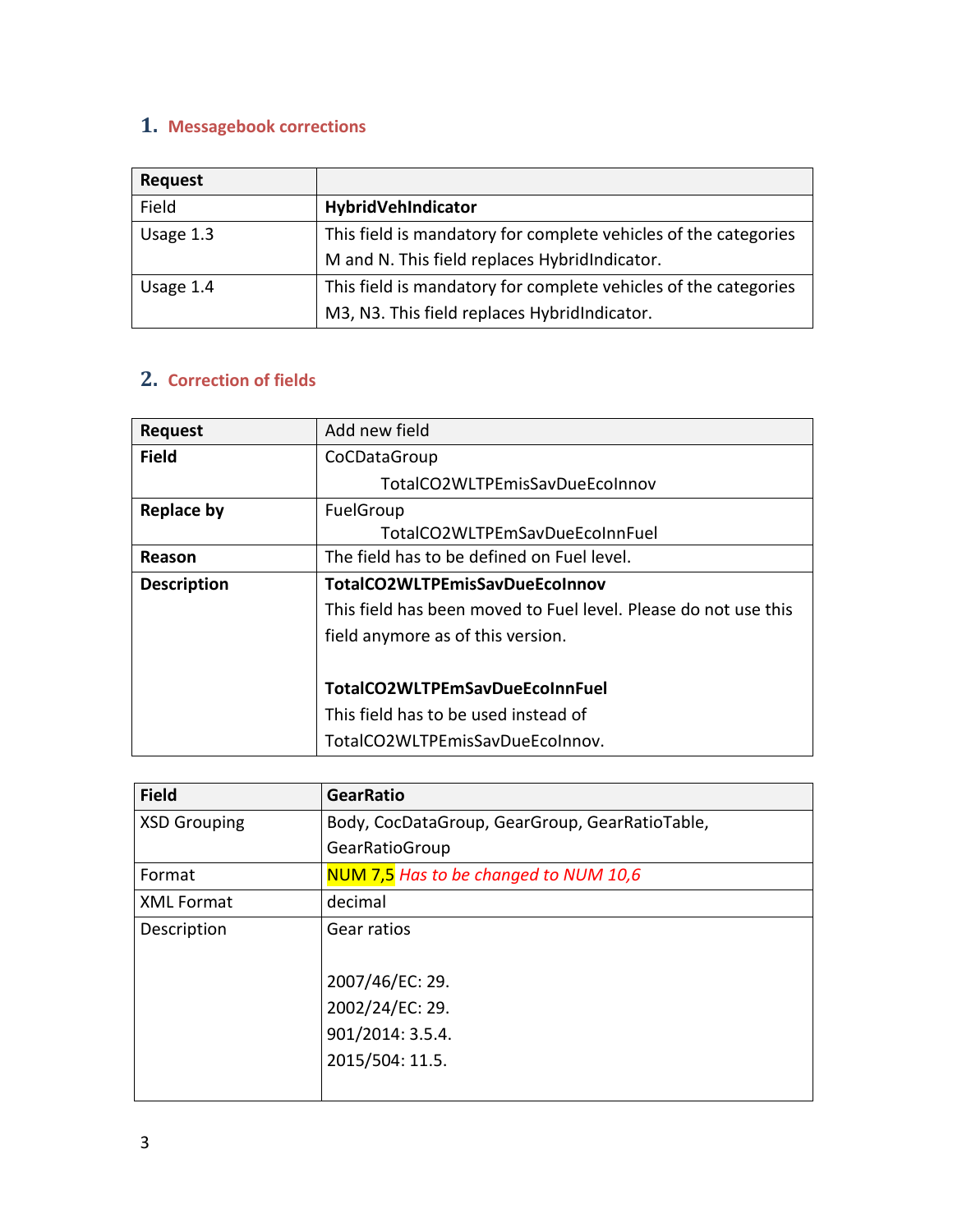| <b>Field</b>              | <b>VersionNumberXsd</b>                                       |
|---------------------------|---------------------------------------------------------------|
| Value collection          | 1.1, 1.2, 1.3, 1.3.1, 1.4                                     |
| Description               | The version number of the xsd of the IVI message.             |
|                           | Format: 00.00                                                 |
|                           | By adding attributes, the sub number increases.               |
|                           | If structural changes occur, then the main number increases.  |
| <b>Update Description</b> | By extending enumerations or message book updates, the last   |
|                           | sub number increases                                          |
|                           | By adding attributes, the second number increases.            |
|                           |                                                               |
|                           | If structural changes occur, then the first number increases. |
|                           |                                                               |

| <b>Field</b> | <b>WLTPLowCO2</b>                                                                                         |
|--------------|-----------------------------------------------------------------------------------------------------------|
| Format       | NUM 5,2 Has to be changed to NUM 6,2                                                                      |
| Change       | Current                                                                                                   |
|              | <xs:restriction base="xs:decimal"><xs:totaldigits< td=""></xs:totaldigits<></xs:restriction>              |
|              | value="5"/> <xs:fractiondigits value="2"></xs:fractiondigits> <xs:mininclusive< td=""></xs:mininclusive<> |
|              | value="0"/> <xs:maxinclusive value="999.99"></xs:maxinclusive>                                            |
|              |                                                                                                           |
|              | Change                                                                                                    |
|              | <xs:restriction base="xs:decimal"><xs:totaldigits< td=""></xs:totaldigits<></xs:restriction>              |
|              | value="6"/> <xs:fractiondigits value="2"></xs:fractiondigits> <xs:mininclusive< td=""></xs:mininclusive<> |
|              | value="0"/> <xs:maxinclusive value="9999.99"></xs:maxinclusive>                                           |

# <span id="page-3-0"></span>**3. New fields**

| <b>Field</b>        | OdometerReadingUnitCode                                             |
|---------------------|---------------------------------------------------------------------|
| <b>XSD Grouping</b> | Body, CocDataGroup                                                  |
| Format              | $A-N1$                                                              |
| <b>XML Format</b>   | string                                                              |
| Value collection    | K, M                                                                |
| Description         | This field is to be used for registration of the unit of the actual |
|                     | reading of the odometer at a certain moment in time. It states      |
|                     | the unit of the distance the vehicle has driven.                    |
|                     | Only relevant for Individual Vehicle Approval not to be used in     |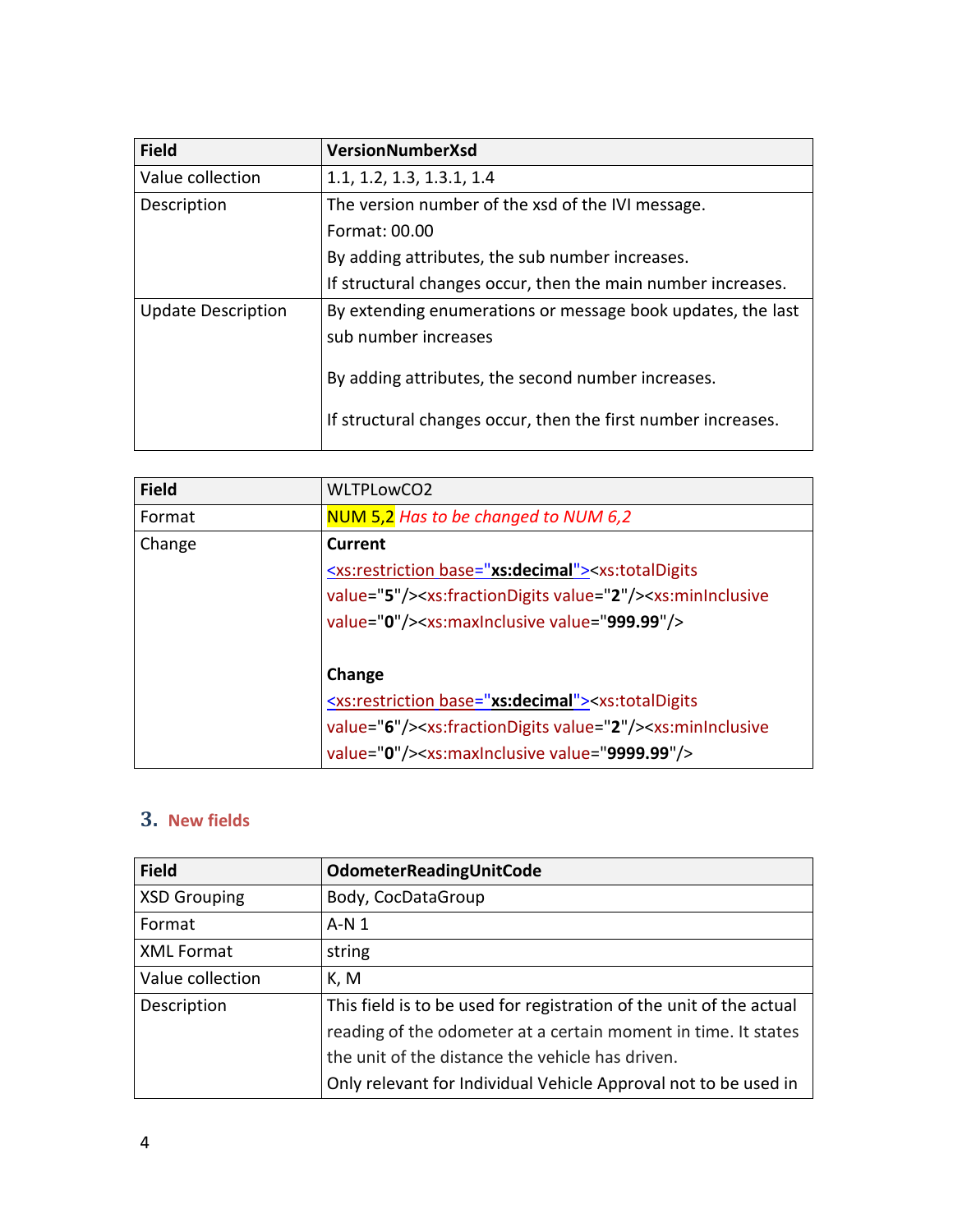| case of CoC.            |
|-------------------------|
| 183/2011 IAC: 53.       |
| Values:                 |
| K = Kilometers (metric) |
| $M =$ Miles (imperial)  |

| <b>Field</b>        | CryptHashManufacturerRecord                                                                                                                                                                                                                                                                                                                                                                                                                                                                                                                                                                                                                                                                                                               |
|---------------------|-------------------------------------------------------------------------------------------------------------------------------------------------------------------------------------------------------------------------------------------------------------------------------------------------------------------------------------------------------------------------------------------------------------------------------------------------------------------------------------------------------------------------------------------------------------------------------------------------------------------------------------------------------------------------------------------------------------------------------------------|
| <b>XSD Grouping</b> | Body, CocDataGroup                                                                                                                                                                                                                                                                                                                                                                                                                                                                                                                                                                                                                                                                                                                        |
| Format              | A-N 64                                                                                                                                                                                                                                                                                                                                                                                                                                                                                                                                                                                                                                                                                                                                    |
| <b>XML Format</b>   | string                                                                                                                                                                                                                                                                                                                                                                                                                                                                                                                                                                                                                                                                                                                                    |
| Description         | Cryptographic hash of the manufacturer's record file. Only<br>applicable for heavy duty vehicles of the category N2, N3, M2<br>and M3.<br>2017/2400:49.<br>The HASH shall be defined a string of the length of precise 64<br>digits. The HASH only consists of small letters and numbers,<br>therefore the string shall be restricted to them and shall<br>exclude for example spaces, capital letters, additional<br>characters or any other character.<br><xs:simpletype name="CryptHashManufacturerRecord"><br/><xs:restriction base="xs:string"><br/><xs:minlength value="64"></xs:minlength><br/><xs:maxlength value="64"></xs:maxlength><br/><xs:pattern value="[a-z0-9]*"></xs:pattern><br/></xs:restriction><br/></xs:simpletype> |
|                     | Example:<br>a74c5d88c771f2dba606c8063f8690e559578636037fb44d9c8e<br>e8811c846175                                                                                                                                                                                                                                                                                                                                                                                                                                                                                                                                                                                                                                                          |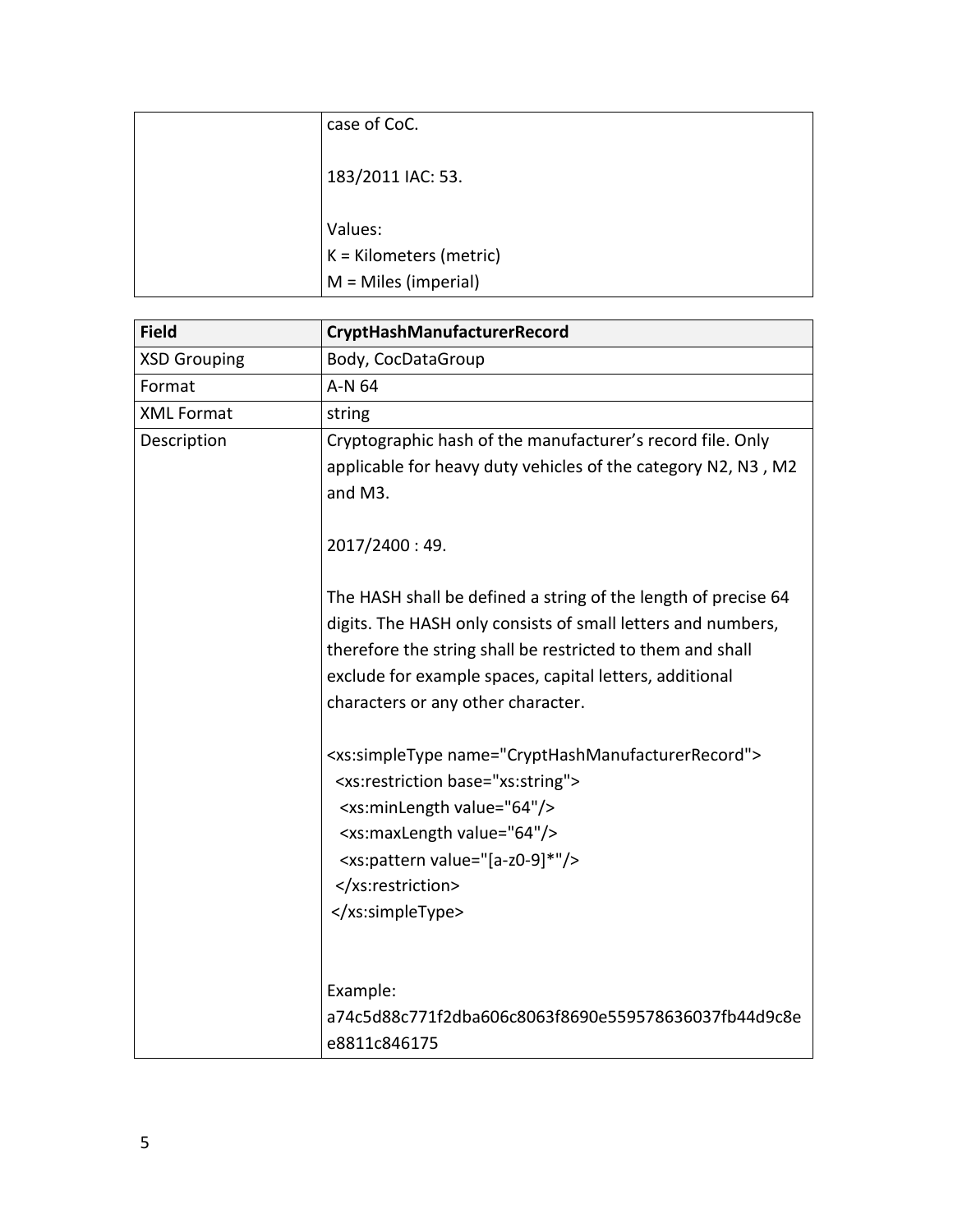#### <span id="page-5-0"></span>**4. Package 4 Changes WLTP**

#### ANNEXES

to the Commission Regulation amending Directive 2007/46/EC, Commission Regulation (EC) No 692/2008 and Commission Regulation (EU) 2017/1151

for the purpose of improving the emission type approval tests and procedures for light passenger and commercial vehicles, including those for in-service conformity and realdriving emissions and introducing devices for monitoring the consumption of fuel and electric energy.

Annex IX is amended as follows:

- (a) Part I is amended as follows:
- 0.2.3. Identifiers (if applicable)
	- 0.2.3.1. interpolation family's identifier
	- 0.2.3.2. ATCT family's identifier
	- 0.2.3.3. PEMS family's identifier
	- 0.2.3.4. Roadload family's identifier
	- 0.2.3.5. Roadload Matrix family's identifier (if applicable)
	- 0.2.3.6. Periodic regeneration family's identifier
	- 0.2.3.7. Evaporative test family's identifier

| <b>Field</b>        | FamilyIdentifierCode                                                         |
|---------------------|------------------------------------------------------------------------------|
| <b>XSD Grouping</b> | CoCDataGroup                                                                 |
|                     | TestFamilyIdentifiersTable                                                   |
|                     | TestFamilyIdentifiersGroup                                                   |
|                     | FamilyIdentifierCode                                                         |
| Format              | $A-N5$                                                                       |
| <b>XML Format</b>   | string                                                                       |
| Description         | Unique identifier for a grouping of vehicles as defined in the<br>guideline. |
|                     | 2018/1832: 0.2.3.1 - 0.2.3.7                                                 |
|                     | Possible values:                                                             |
|                     | Interpolation family as defined in paragraph 5.6<br>IP                       |
|                     | Road load family as defined in paragraph 5.7<br>RL                           |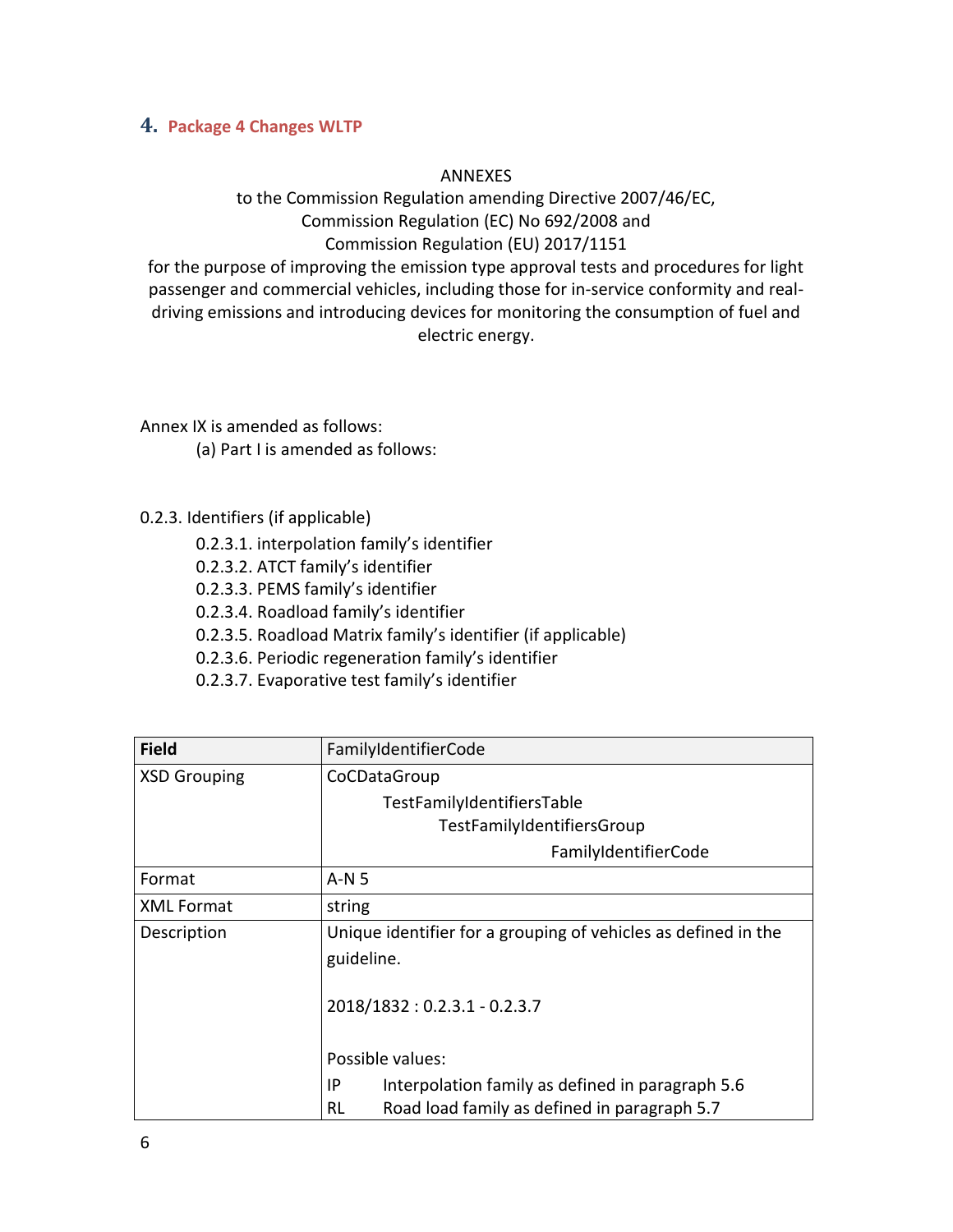| RM | Road load matrix family as defined in paragraph 5.8     |
|----|---------------------------------------------------------|
| PR | Periodically regenerating systems family as defined in  |
|    | paragraph 5.9                                           |
| AT | ATCT family as defined in paragraph 2. of Sub-Annex 6a. |
| EV | Evaporative emissions family identifier                 |
|    | PEMS Portable emissions management system               |
|    |                                                         |

| <b>Field</b>        | FamilyIdentifierValue                                                          |
|---------------------|--------------------------------------------------------------------------------|
| <b>XSD Grouping</b> | CoCDataGroup                                                                   |
|                     | TestFamilyIdentifiersTable                                                     |
|                     | TestFamilyIdentifiersGroup                                                     |
| Format              | FamilyIdentifierValue<br>A-N 24                                                |
| <b>XML Format</b>   |                                                                                |
|                     | string                                                                         |
| Description         | Value for a unique identifier for grouping of vehicles as defined              |
|                     | in the guideline.                                                              |
|                     | 2018/1832: 0.2.3.1 - 0.2.3.7                                                   |
|                     | Each of the vehicle families defined in paragraph 5.6 to 5.9                   |
|                     | shall be attributed a unique identifier of the following format:               |
|                     | FT-nnnnnnnnnnnnnnn-WMI-x                                                       |
|                     | $FT = Family identifier (for instance IP)$                                     |
|                     | n = a string with a maximum of 15 characters restricted tot                    |
|                     | using the characters 0-9, A-Z and the underscore character '_'.                |
|                     | WMI = World manufacturer identifier. Is a code that identifies                 |
|                     | the manufacturer in a unique manner defined in ISO                             |
|                     | 3780:2009.                                                                     |
|                     | $x =$ shall be set to "1" or "0" in accordance with the provisions             |
|                     | as stated in the guideline.                                                    |
|                     | For family identifier PEMS the coding consists of:<br>MS-OEM-X-Y               |
|                     | = Distinguishing number of the Memberstate (for<br><b>MS</b><br>instance "e1") |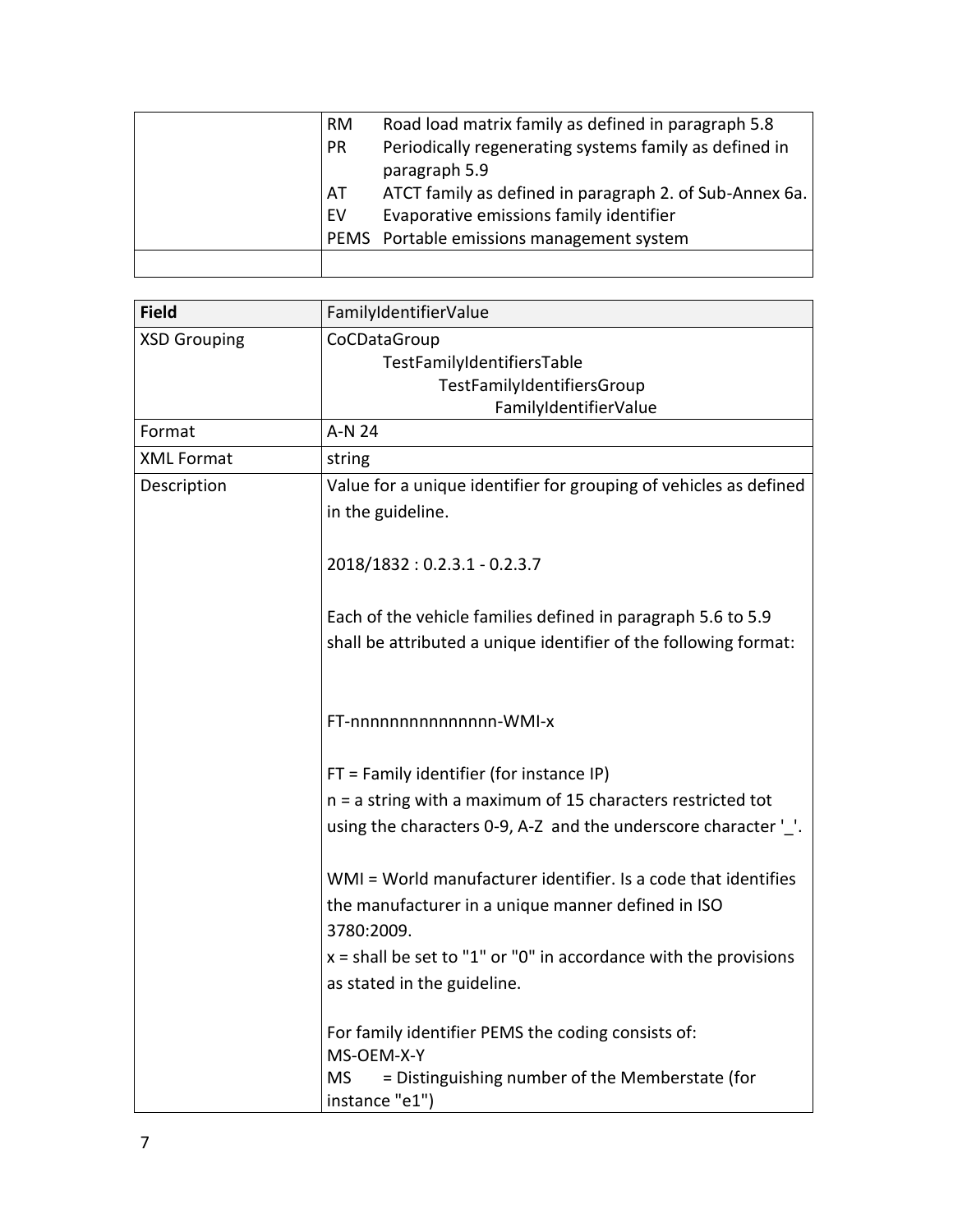| <b>OFM</b> | $=$ 3 character manufacturer                           |
|------------|--------------------------------------------------------|
| X          | = sequential number identifying the original PEMS test |
|            | family                                                 |
|            | = counter for its extensions                           |
|            |                                                        |
|            | See Regulation for further details.                    |

| <b>Field</b>        | <b>CO2DeterminationTyreInd</b>                           |
|---------------------|----------------------------------------------------------|
| <b>XSD Grouping</b> | Body, CocDataGroup, AxleTable, AxleGroup, TyreAxleTable, |
|                     | TyreAxleGroup, CO2DeterminationTyreInd                   |
| Format              | A-N 1                                                    |
| <b>XML Format</b>   | string                                                   |
| Description         | To indicate which tyre has been used for the CO2         |
|                     | determination.                                           |
|                     | 2018/1832: 35.                                           |
|                     |                                                          |
|                     | Values:                                                  |
|                     | Y = Yes                                                  |
|                     | $N = No$                                                 |

| <b>Field</b>        | <b>TyreCategoryCode</b>                                                                                                                                                                                                                                                                                                                                                                               |
|---------------------|-------------------------------------------------------------------------------------------------------------------------------------------------------------------------------------------------------------------------------------------------------------------------------------------------------------------------------------------------------------------------------------------------------|
| <b>XSD Grouping</b> | Body, CocDataGroup, AxleTable, AxleGroup, TyreAxleTable,                                                                                                                                                                                                                                                                                                                                              |
|                     | TyreAxleGroup, TyreCategoryCode                                                                                                                                                                                                                                                                                                                                                                       |
| Format              | $A-N5$                                                                                                                                                                                                                                                                                                                                                                                                |
| <b>XML Format</b>   | string                                                                                                                                                                                                                                                                                                                                                                                                |
| Description         | Tyre category.                                                                                                                                                                                                                                                                                                                                                                                        |
|                     | Classification of tyres<br>1. Tyres shall be classified as follows:<br>(a) class C1 tyres - tyres designed primarily for vehicles of<br>categories $M 1$ , $N 1$ , $O 1$ and $O 2$ ;<br>(b) class C2 tyres $-$ tyres designed primarily for vehicles of<br>categories M 2, M 3, N, O 3 and O 4 with a load capacity index<br>in single formation $\leq$ 121 and the speed category symbol $\geq$ 'N'; |
|                     | (c) class C3 tyres - tyres designed primarily for vehicles of                                                                                                                                                                                                                                                                                                                                         |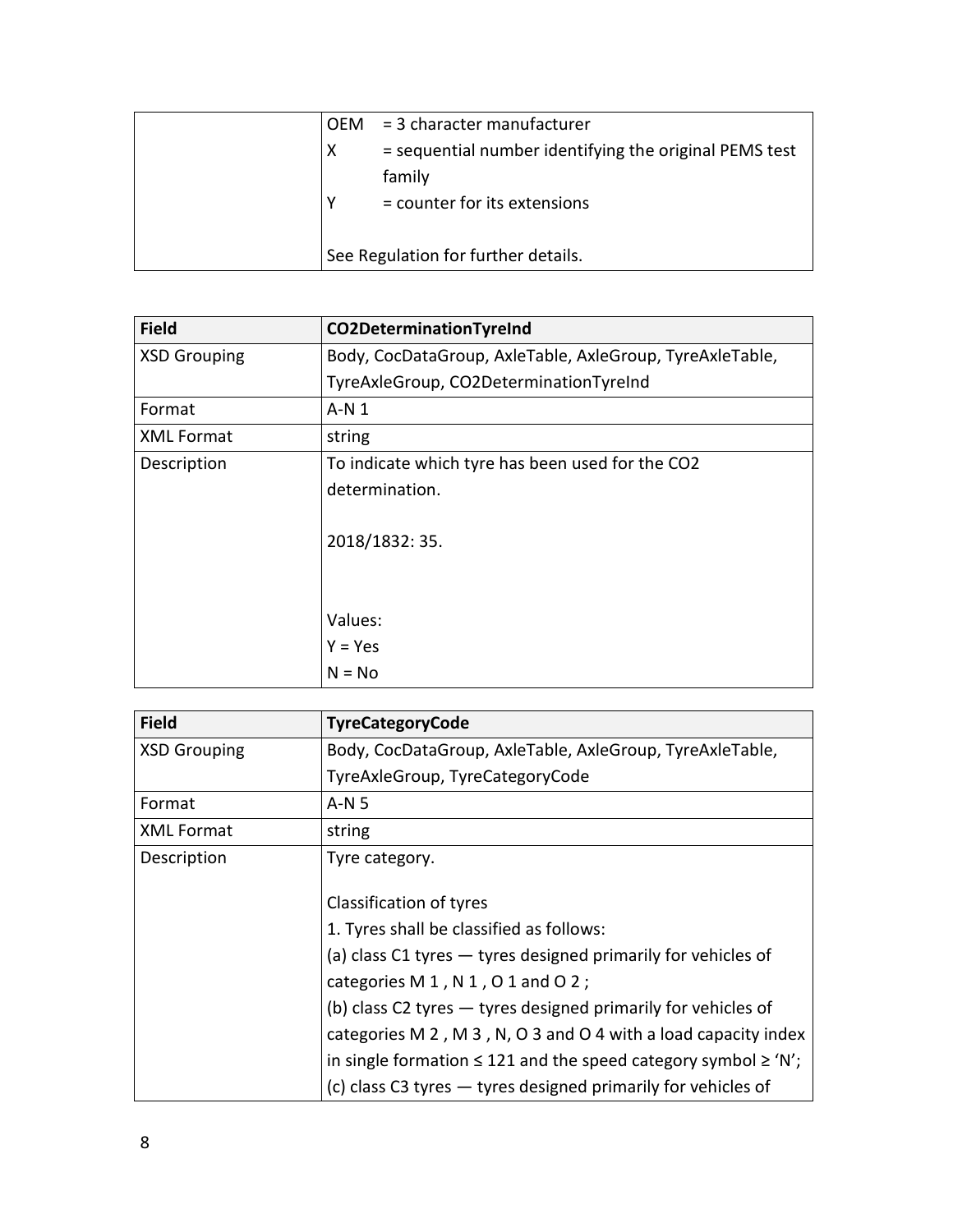| categories M 2, M 3, N, O 3 and O 4 with one of the following                                                                                       |
|-----------------------------------------------------------------------------------------------------------------------------------------------------|
| load capacity indices:                                                                                                                              |
| (i) a load capacity index in single formation $\leq$ 121 and the                                                                                    |
| speed category symbol $\leq$ 'M';                                                                                                                   |
| (ii) a load capacity index in single formation $\geq 122$ .                                                                                         |
| A tyre may be classified in more than one class provided that it<br>meets all the relevant requirements of each class in which it is<br>classified. |
| 2. The list of load-capacity indices and their corresponding<br>masses contained in UNECE Regulations 30 and 54 shall apply.                        |
| 2018/1832: 35.                                                                                                                                      |
| Values:                                                                                                                                             |
| C1, C2, C3                                                                                                                                          |

| <b>Field</b>        | ProjectFrontAreaAirFrontGrill                                                                               |
|---------------------|-------------------------------------------------------------------------------------------------------------|
| <b>XSD Grouping</b> | CoCDataGroup, WLTPEmissionTestParamGroup,                                                                   |
|                     | ProjectFrontAreaAirFrontGrill                                                                               |
| Format              | NUM <sub>6</sub>                                                                                            |
| <b>XML Format</b>   | nonNegativeInteger                                                                                          |
| Unit                | cm <sub>2</sub>                                                                                             |
| Description         | Projected frontal area of air entrance of the front grille (if<br>applicable), cm2:<br>2018/1832: 47.1.2.1. |

| <b>Field</b>        | <b>DrivingCycleClassCode</b>                                                                                                              |
|---------------------|-------------------------------------------------------------------------------------------------------------------------------------------|
| <b>XSD Grouping</b> | CoCDataGroup, WLTPEmissionTestParamGroup,                                                                                                 |
|                     | DrivingCycleClassCode                                                                                                                     |
| Format              | $A-N3$                                                                                                                                    |
| <b>XML Format</b>   | string                                                                                                                                    |
| Description         | Drive cycle class:  to identify the drive cycle class, which<br>depends on the Power/Weight ratio of the vehicle and the<br>max. velocity |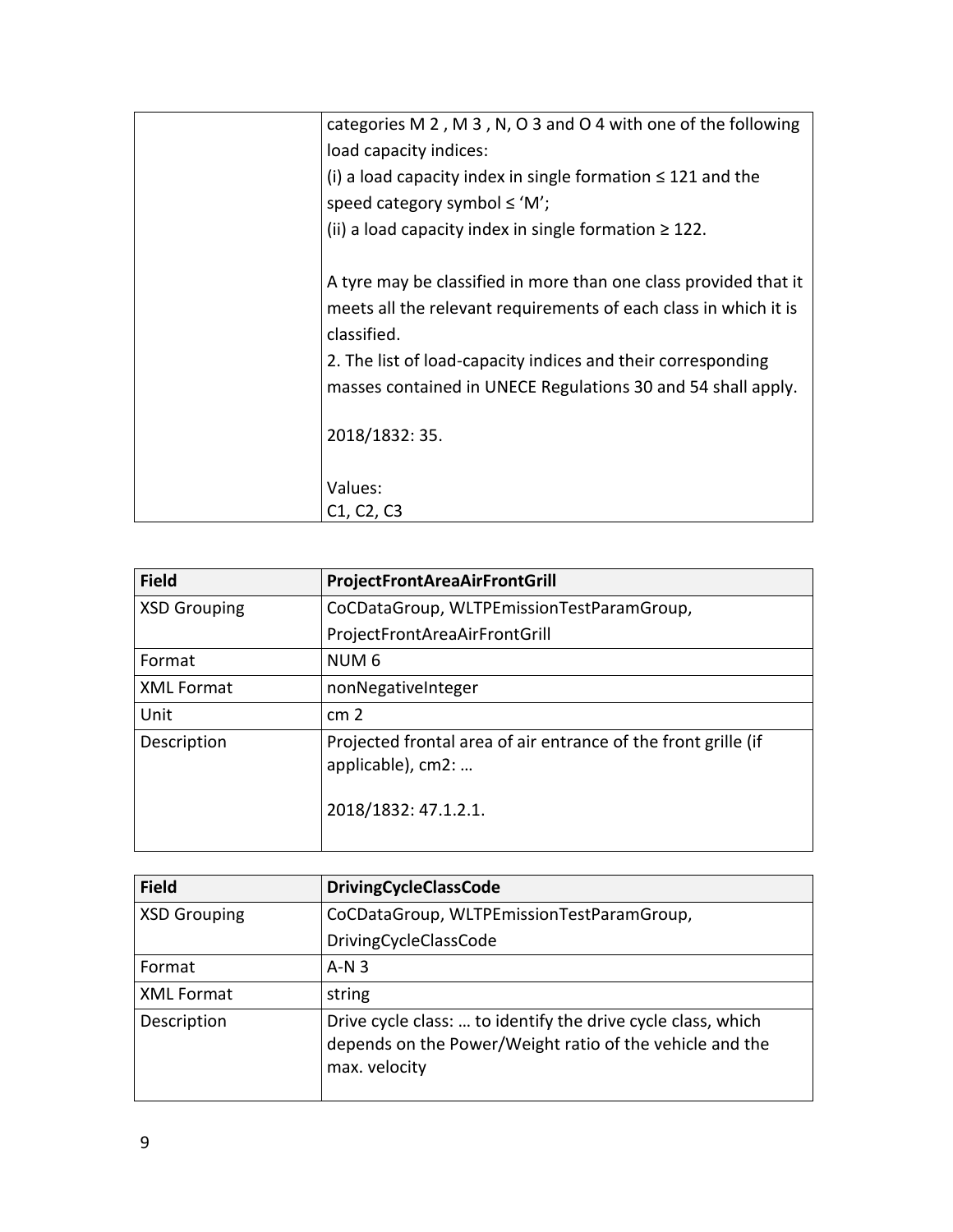| Class $1 \leq 22$ W/kg                  |
|-----------------------------------------|
| Class $2 > 22 \leq 34$ W/kg             |
| Class 3a > 34 W/kg Vmax < 120 km/h      |
| Class 3b > 34 W/kg Vmax $\geq$ 120 km/h |
| 2018/1832: 47.2.1.                      |
| Possible values:                        |
| 1, 2, 3a, 3b                            |
|                                         |

| <b>DownscalingFactor</b>                                                                                                          |
|-----------------------------------------------------------------------------------------------------------------------------------|
| CoCDataGroup, WLTPEmissionTestParamGroup,                                                                                         |
| DownscalingFactor                                                                                                                 |
| <b>NUM 2,3</b>                                                                                                                    |
| decimal                                                                                                                           |
| Downscaling factor (fdsc)                                                                                                         |
| Downscaling factor: calculated factor in case the vehicle<br>cannot follow the speed / time requirements of the driving<br>cycle. |
| This field can contain a negative value.                                                                                          |
| 2018/1832: 47.2.2.                                                                                                                |
|                                                                                                                                   |

| <b>Field</b>        | CappedSpeedIndicator                                                                                                                                                                                                                                            |
|---------------------|-----------------------------------------------------------------------------------------------------------------------------------------------------------------------------------------------------------------------------------------------------------------|
| <b>XSD Grouping</b> | CoCDataGroup, WLTPEmissionTestParamGroup,                                                                                                                                                                                                                       |
|                     | CappedSpeedIndicator                                                                                                                                                                                                                                            |
| Format              | $AN-1$                                                                                                                                                                                                                                                          |
| <b>XML Format</b>   | string                                                                                                                                                                                                                                                          |
| Description         | Capped speed: field to indicate if de maximum speed of the<br>vehicle is lower than the maximum speed of the cycle. The<br>vehicle would be technically able to follow the speed trace of<br>the cycle but are capped by a speed limiter.<br>2018/1832: 47.2.3. |
|                     | Possible values:                                                                                                                                                                                                                                                |
|                     | Y = Yes                                                                                                                                                                                                                                                         |